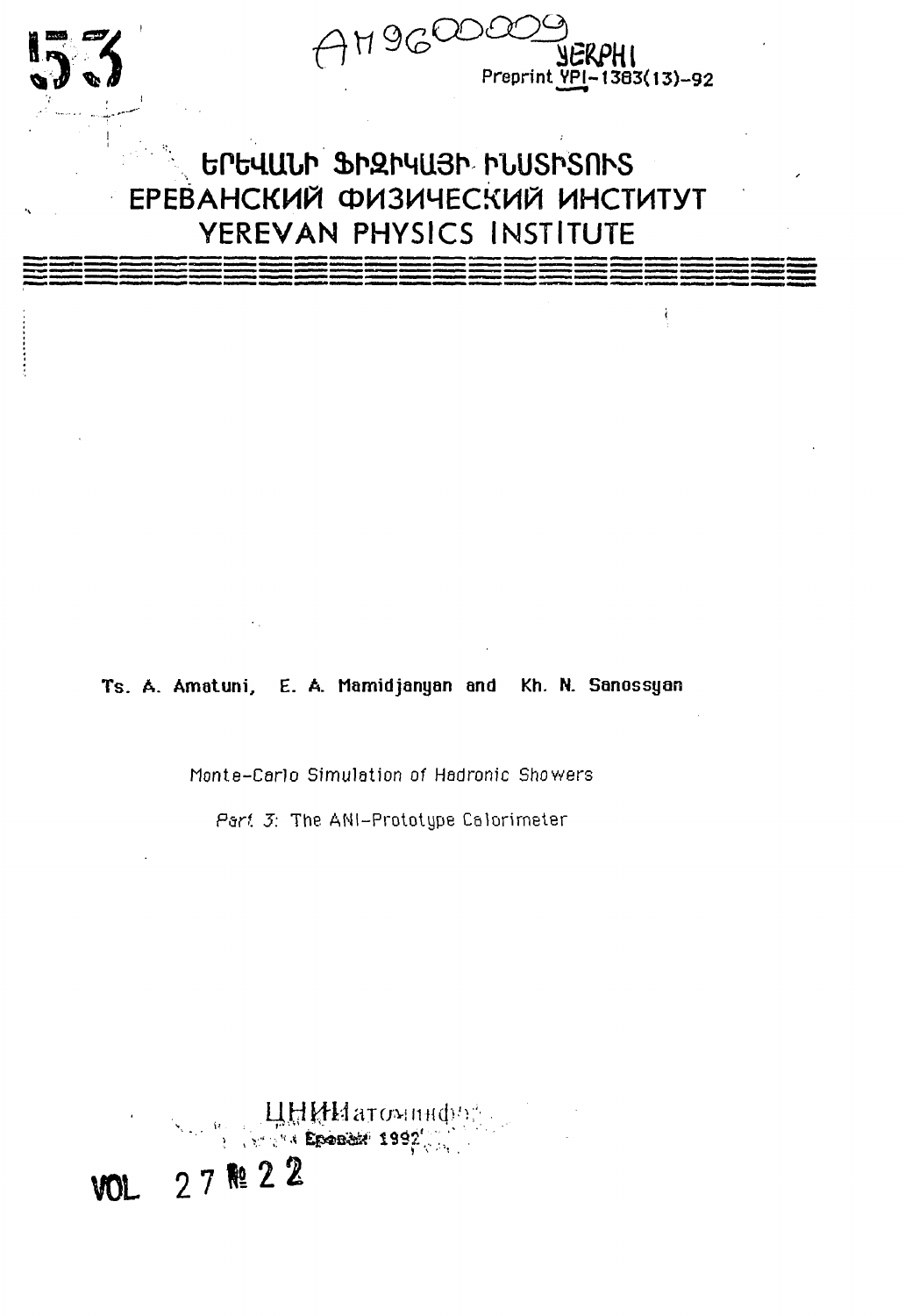

Центральный научно-исследовательский институт информации<br>и технико-экономических исследований по атомной науке<br>и технике (ЦНИИатомниформ) 1992 г.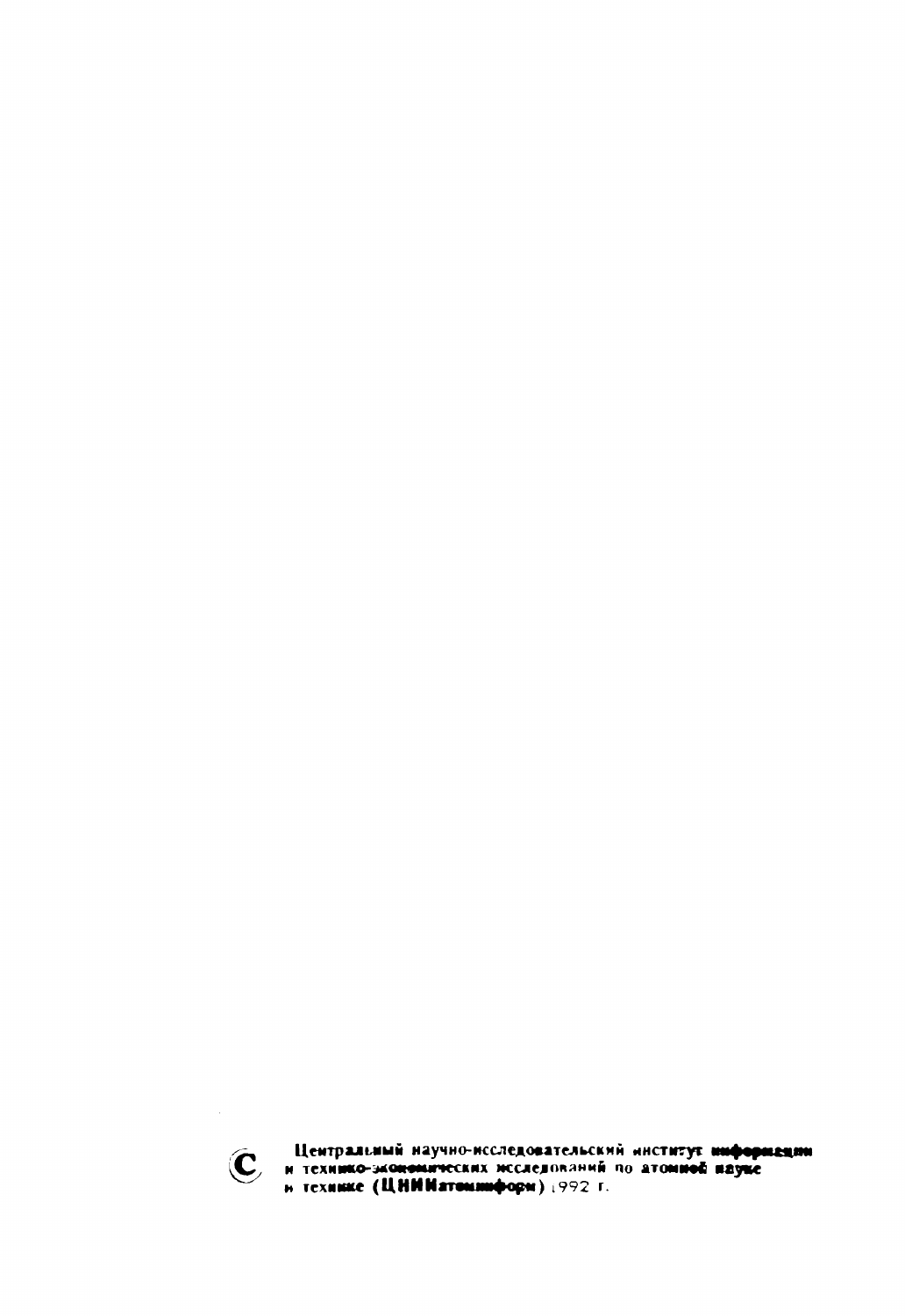# 1. The experimental setup

The ANI-Prototype is one of the components of the ANI $f$ acility $(1-3)$  on mountain Aragads. It was constructed in order to develop in practice the combination of three detection techniques: Xray films, ionization chambers and scintillation counters in order to simulate the central overground part of the AN1 facility and to study the characteristics of muitycore EAS [4,5].

The hadron-photon experimental facility consists of two parts: the hedronic module (ANI-Prototype colorimeter) and the EAS detector [6] (scintillator array [7] and hodoscope system 18,9]). The schematic layout of the ANI-Prototype calorimeter is presented in figure 3.1. The scintillator rows are not installed yet. The sequence of materials of calorimeter layers used for the present simulation is given in Table 3-1 . As it is seen from the table the overall depth of the absorbers is  $Z_{\rm max}$ =226.2cm and amounts to  ${\sim}278$ g/cm<sup>2</sup>. The area of the calorimeter is  $6x40m^2$  (the module length equals  $40m$  -and -is defined from the constructive specifications of the ANI-facility  $\{1-3, 10\}$ .

The ANI-Prototype calorimeter is covered from the top by 3cm lead and 2.5mm iron plates under which the modules of proportional chambers have to be arranged 3m long and 40cm wide $[11]$ . The axes of the proportional wire chambers, which will be arranged within the two upper gaps, are perpendicular, and 3cm lead plate is interlieved between them. This port of the setup allows to investigate the spatial distribution of the energy flux of the EAS electromognetic component.

Further the 45cm thick carbon absorber is installed which **amounts** to **about one nuclear.interaction-length.** There is a 4.5cm thick **lead plate under the carton absorber bellow** which two layers.of PT-6M type **X-ray films are Installed. The upper,X-ray film layer is** fixed, the lower loyer con be moved along the longer side of the setup **by the help of a speclellzed belt pulllng.gearEech layer of X-ray fi),m**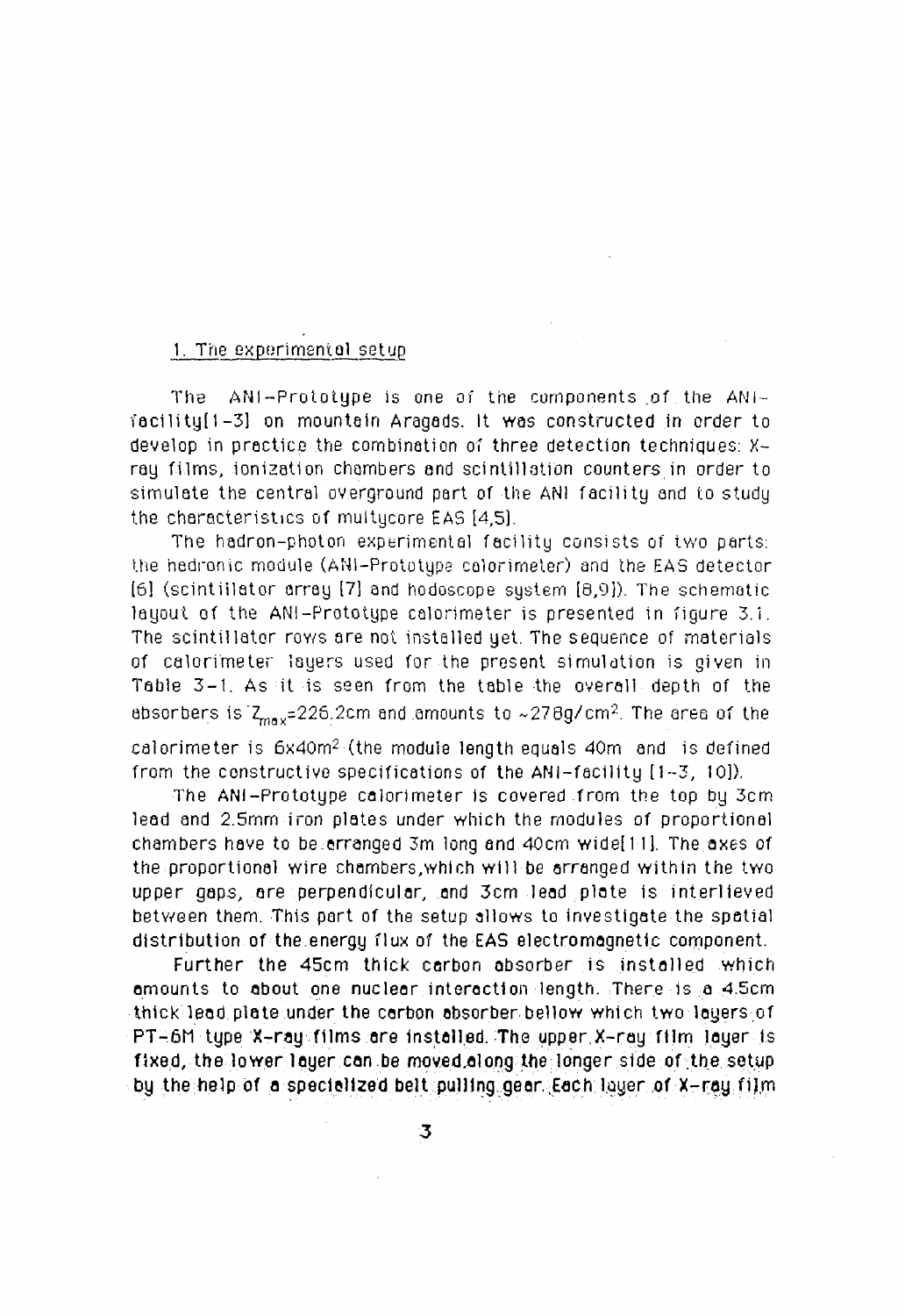consists of  $\mathbb{N}^2$  strips 42cm wide placed within light-proof gaps.

X-ray films, with the absorber above them, form the hadronic  $X$ ray chambers, which are similar to those used in experiment "Pamir"  $[12]$ , and those to be used in the "ANI" experiment  $[1-3,13]$ . The method of treatment of X-ray films developed in ref. 114] makes it possible to compare the results of three experiments "Pamir", "ANI-Prototype" 8nd "ANI".

Two rows of ionization chambers follow the X-ray films [15]. Twenty 40m long chambers and 130 5m long chambers are installed in the upper and lower rows respectively. There is a 6cm thick lead plate between the two rows of ionization chambers. The IC-s were manufactured of galvanized 5m long iron tubes, having 2mm wall, thickness and 250mm internal diameter. The tubes can .be hermetically joined.to make chambers of arbitrary length (multiple of 5m). The IC-s are filled with argon at 3 atm. The anodeis made of a 6mm copper-nickel alloy tube with 0.4mm wall thickness (see ref.-s  $[10, 15]$ ).

#### 2. The Monte-Carlo Simulation

The Monte-Carlo simulations of the calorimeter were carried out with the help of the MARS10 code [16-18]. The simulations for incident energies above 20TeV were carried out by using the same interaction cross sections as for 20TeV. The simulations were performed in cylindrical geometry with the Z-axis pointed downwards and the origin at the middle of the calorimeter upper surface. The energy cutoff was lOMeV. The number of simulated showers per each primary was 10000..The primary protons were incident along the Zexis. Hadron cascades were calculated for 0.5, 1, 2, 4, 5, 7, 10, 12, 15, 20,22 and 30TeV primary energies.

.. The energy dependence of the total energy deposition in the calorimeter is presented in figure 3.2. It can be fitted by-the following relationship:

$$
E_{\text{tot}} = 0.63(\pm 0.09) \cdot E_0^{0.91(\pm 0.02)}, \quad (E_{\text{tot}} \text{ and } E_0 \text{ in } GeV). \tag{3.1}
$$

The energy dependence of the energy deposition in argon layers (the "detected" energy in ionization chambers) of the calorimeter is presented in figure 3.3. It can be fitted by the following formula:

 $\sim 100$  km s  $^{-1}$ 

والمحارب والمتعارض والمتعارف والمتعارض والمتعارف

وإسرائه فستتملخ والمتناد والمادون والمتارين والمتارين والمراد

**一定的 计划 医血管组织的复数 医血管静脉**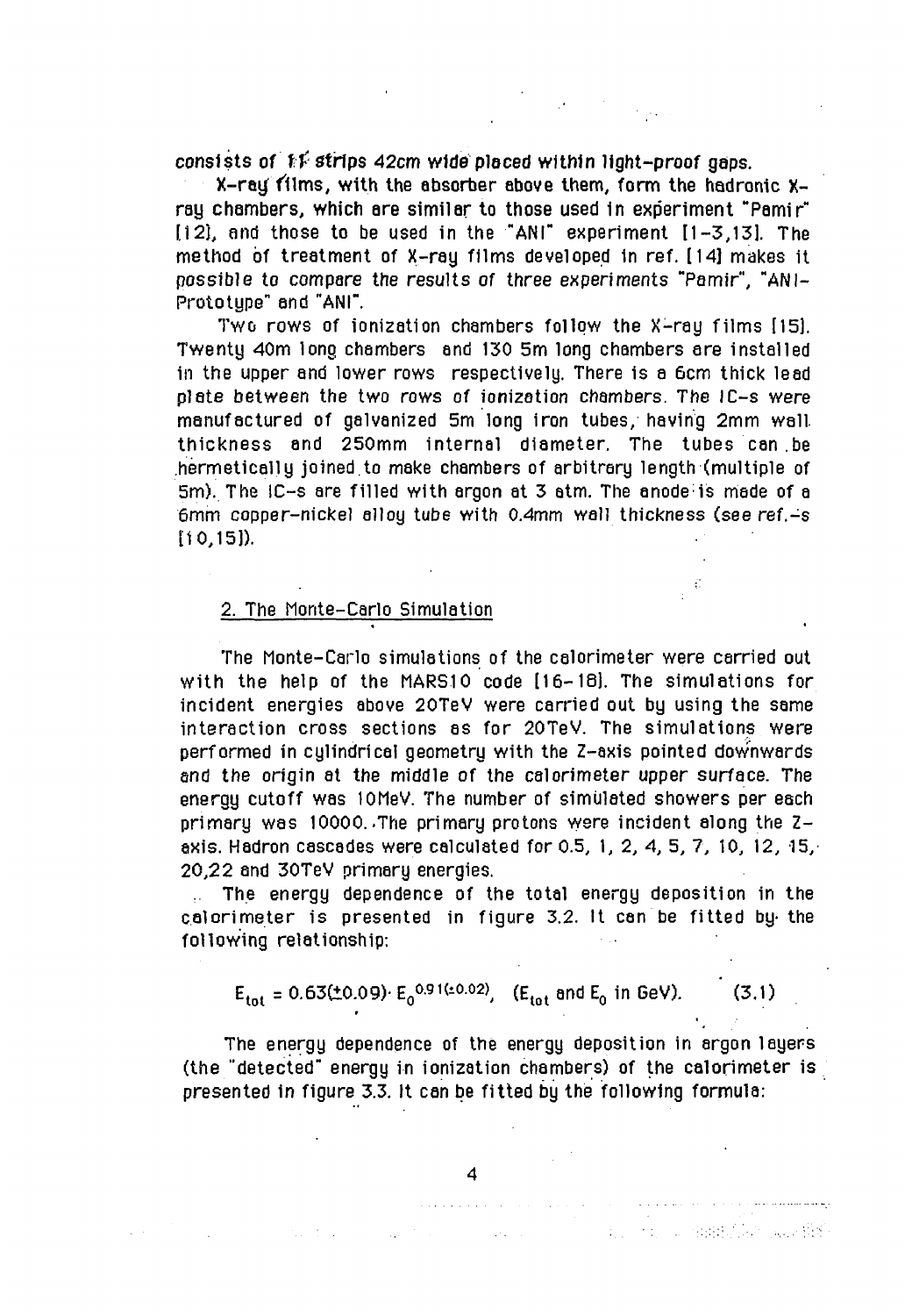$$
E_{Ar}
$$
(MeV) = 0.5(±0.3)· $E_0$ <sup>0.96(±0.07)</sup>, (E<sub>0</sub> in GeV). (3.2)

The departure from linearity in eq.-s (3.1) and (3.2) is a consequence of substantial energy leakage.

The longitudinally integrated (over the calorimeter length)  $reduced$  lateral profiles  $-$ 

$$
1/E_{\text{tot}}(\Delta E_{\text{tot}}/\Delta R)
$$
,

where

 $\boldsymbol{\mathsf{E}}_\text{tot}$  – is the total deposited energy,

 $\Delta$ E $_{\rm tot}$  -is the energy deposited in a cylindrical ring of  $\Delta$ R thickness and Z<sub>mav</sub> height, are presented in figure 3.4. The reduced lateral energy depositions in the two argon layers of the calorimeter for 0.5, 5 and 20TeV proton induced showers are presented respectivally in figures 3.5, 3.6 and 3.7. These can be fitted by the following exponential formula:

$$
f(R) = 1/E_{Ar}(\Delta E_{Ar}/\Delta R) = N_T(p/2)exp\{-r^r pR\},
$$
 (3.3)

where

 $R - i s$  the distance from the shower axis,

 $E_{Ar}$ - is the sum of the energy depositions in the two argon layers,

ΔE<sub>Ar</sub>– is the energy deposited within [R, R+∆R] in the two argon layers,'

 $p - is$  the shape parameter,

and the components of a difference of the t

N $_\mathrm{T}$  - is fixed by the normalization condition

$$
\int_{0}^{\infty} f(R) dR = E_{Ar} \tag{3.4}
$$

giving

$$
N_T = E_{Ar} \tag{3.5}
$$

 $\label{eq:2} \mathcal{L}(\mathbf{X},\mathbf{X}) = \mathcal{L}(\mathbf{X},\mathbf{X}) = \mathcal{L}(\mathbf{X},\mathbf{X})$ 

**Carlo Harristo (1986)** 

The shape parameter p is obtained from a  $\chi^2$  – fit to the Monte $\cdot$ Carlo points with

$$
\chi^2 = \Sigma[(1/E_0)(\Delta E/\Delta R) - (1/R)\int_R^{R\alpha R} f(R) dR]^2 / \sigma^2.
$$
 (3.6)

 $\sim 10^{11}$  km s  $^{-1}$ 

The  $\chi^2$  - minimization was performed by MINUIT(19).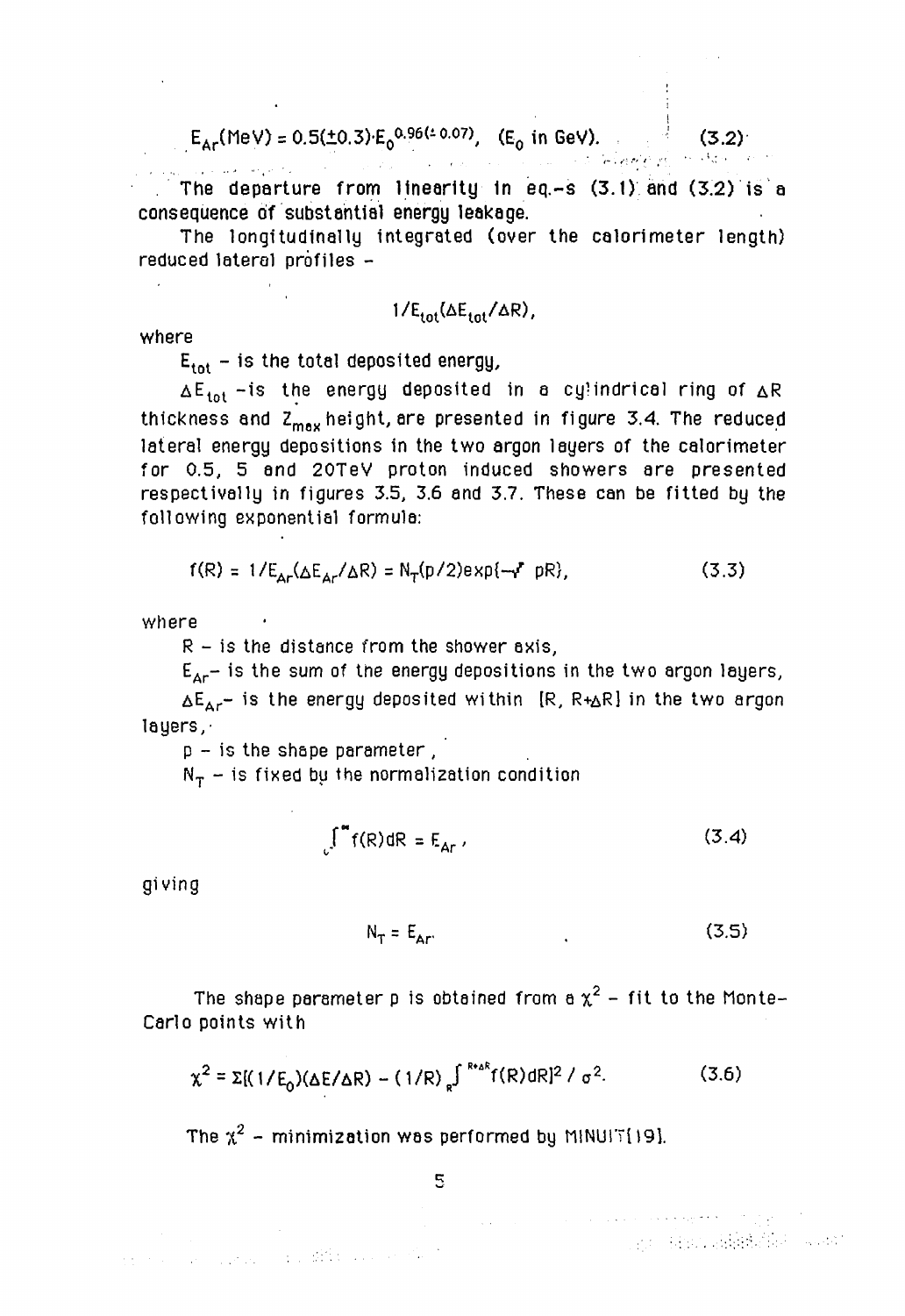The energy dependence of the fitted values of the slope parameter are listed in Table 3.2. As it is seen from the table there is no energy dependence of p within the error limits and it can be approximated bu

$$
p = 0.30 \pm 0.04. \tag{3.7}
$$

The leakage energy and the number of leakage particles for 0.5, 1, 2, 4, 5, 7, 10, 12, 15, 20, 22, 30TeV proton induced showers are listed in Table 3.3. The energy dependence of the forward leakage energy is given in figure 3.8. It can be fitted by the formula:

 $E_i = 0.69(\pm 0.003) E_0^{0.993(\pm 0.0004)}$ , (E<sub>t</sub> and E<sub>0</sub> in GeV).  $(3.8)$ 

The energy dependence of the number of forward leakage perticles is given in figure 3.9. It can be fittet by the formula:

 $\hat{N} = 1.91(\pm 0.04) E_0^{0.576(\pm 0.002)}$ , (E<sub>0</sub> in GeV).  $(3, 9)$ 

#### .. Conclusions and acknowledgements

Formula  $(3.2)$  can be used for estimating the primery energy by  $\alpha$ essuring the ionization in the solive obserber rows. Formula (3.3) is weeful for the estimation of the shower loters) dimensions and for the desion of optimum lateral scomentation in the ANI celerimater

We would like to thonk bree M. Avekyon and G. Avekyon for sumerous discussions and intervel in this work. We would like on thank Dr.-s R. Mokhov and a Uzunday from HEP(Scrpekhov) who institutely aftable for up the 10-th version of mark code.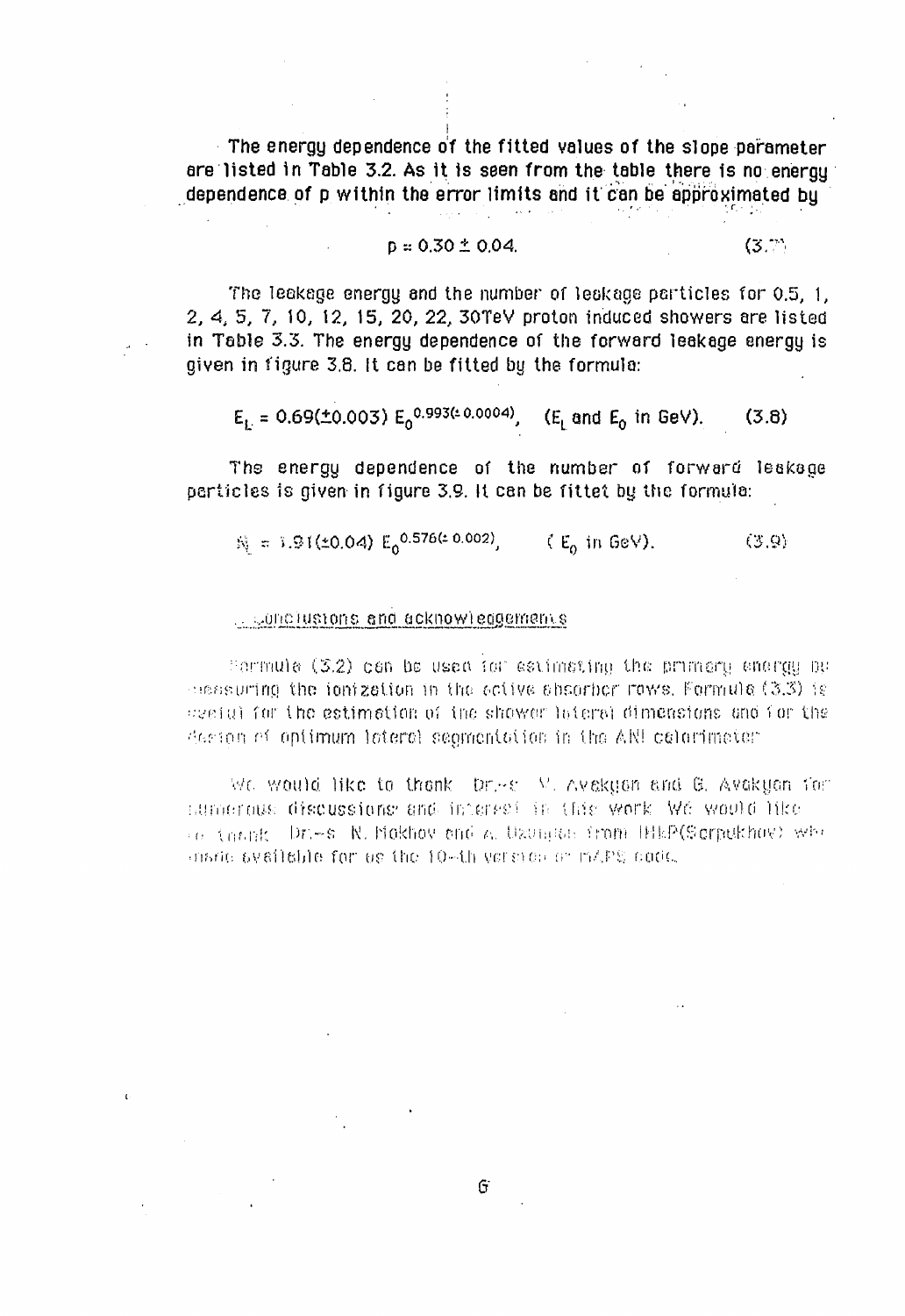TABLES

Table 3-1. The sequence of materials with corresponding<br>| thickness and density in the ANI-Prototype calorimeter.

| Depth                                            | $\frac{1}{2}$ $\Delta Z$ |   | $\rho \Delta \bar{z}$ | Medium |
|--------------------------------------------------|--------------------------|---|-----------------------|--------|
| $g/cm^2$   cm   $g/cm^2$<br>$\mathcal{F}$<br>cra |                          |   |                       |        |
| 34.05<br>3.                                      | -3.                      | ł | 34.05                 | Рb     |
| 36.0175  <br>3.251                               | 0.251                    |   | 1.9675                | Fe     |
| 36.0265<br>10.251                                | 7.                       |   | 0.00903               | Air    |
| 20.25 36.0394                                    | 10.                      |   | 0.0129                | Air    |
| 70.0894<br>23.25 I                               | 3.                       |   | 34.05                 | Pb     |
| 39.25  <br>70.1101                               | 16.                      |   | 0.02064               | Air    |
| 49.25  <br>70.123                                | 10.                      |   | 0.0129                | Air    |
| 70.1552<br>74.25                                 | 25.                      |   | 0.03225               | Air    |
| 119.25 1147.1052                                 | 45.                      |   | 76.95                 | C.     |
| 123.75 198.1802                                  | 4.5                      |   | 51.075                | Pb     |
| 126.25 1198.1834                                 | 2.5                      |   | 0.003225              | Air    |
| 1200.1459<br>126.5                               | 0.251                    |   | 1.9625                | Fe     |
| 150.5<br>1200.1769                               | 24.                      |   | 0.03096               | Air    |
| 150.8<br>1202.5379                               | 0.3 <sup>1</sup>         |   | 2.361                 | Fe     |
| 175.8<br>1202.6714                               | 25.                      |   | 0.1335                | Ar     |
| 1205.0324<br>176.1                               | 0.3                      |   | 2.361                 | Fe     |
| 183.1<br>1205.0414                               | 7.                       |   | 0.00903               | Air    |
| 187.1<br>1205.0466                               | 4.                       |   | 0.00516               | Air    |
| 1273.1466<br>193.1                               | б.                       |   | 68.1                  | Pb     |
| 200.6<br>1273.1563                               | 7.5                      |   | 0.009675              | Air    |
| 200.9<br>1275.5173                               | 0.3                      |   | 2.361                 | Fe     |
| 225.9<br>1275.6508                               | 25.                      |   | 0.1335                | Ar     |
| 226.2<br>1278.0118                               | 0.3                      |   | 2.361                 | Fe     |
|                                                  |                          |   |                       |        |

|  | Table 3-2. The energy dependence of the slope parameter |  |  |
|--|---------------------------------------------------------|--|--|
|  | in formula $(3.3)$ .                                    |  |  |

| $E_0$ , TeV |    | .<br>m<br>D  | -1 | ΔP   |  |  |
|-------------|----|--------------|----|------|--|--|
| 0.5         |    | $0.25 \quad$ |    | 0.02 |  |  |
| 5.          |    | $0.26$       |    | 0.03 |  |  |
| 20.         |    | $0.34$       |    | 0.04 |  |  |
|             | в. |              |    |      |  |  |

 $\overline{\mathbf{7}}$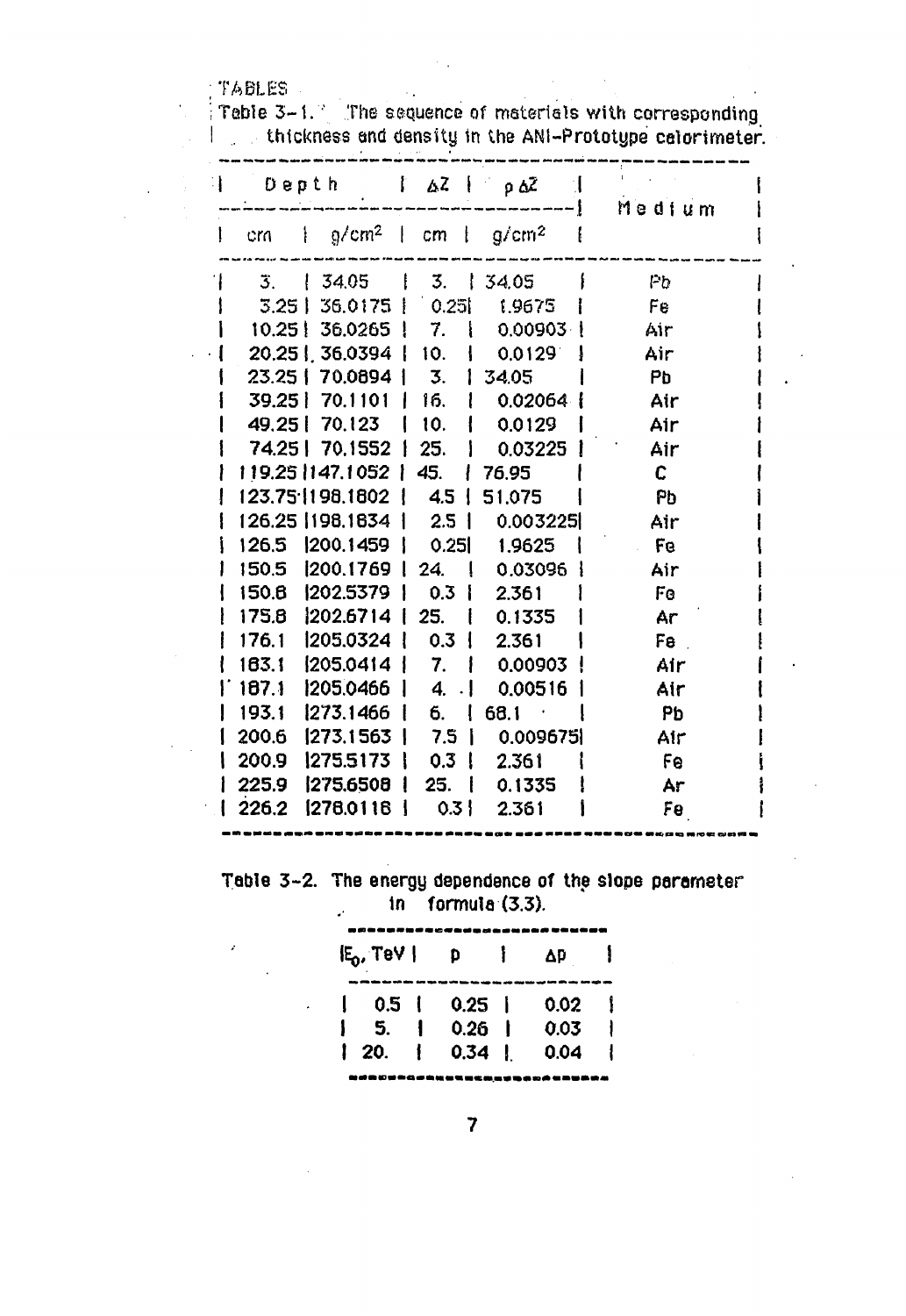| [Incident]       |                | Leskage Energy, GeV         |                            |  |      |  |                             |  |         |     | Mumber of Leakage Particles |     |           |
|------------------|----------------|-----------------------------|----------------------------|--|------|--|-----------------------------|--|---------|-----|-----------------------------|-----|-----------|
| Energy, 1        |                | $\rightarrow$ R adrons      |                            |  |      |  | Low-   Photons              |  |         |     |                             |     |           |
| TeV              |                | Backward   Forward     Side | $------------ \mid Energy$ |  |      |  | and<br>Meutrons (Electrons) |  | Total   |     | Backward Forward Side       |     | ! Total I |
| 0.5              | 0.46           | 327.                        | 0.50                       |  | 0.03 |  | 38.                         |  | 366.    | 5.  | 67.                         | 6.  | 78.1      |
| $\mathbf{1}$ .   | 0.23           | $\frac{644}{64}$            | 0.73                       |  | 0.05 |  | 91.                         |  | 736.    | 4.  | 102.                        | 9.  | 115.1     |
| 2.               | 6.18           | 1293.                       | [1.16]                     |  | 0.07 |  | 216.                        |  | 1511.   | 4.  | 153.                        | 14. | 171.      |
| $\overline{4}$ . | $\approx 0.16$ | 2599.                       | 1.28                       |  | 0.09 |  | 505.                        |  | 3106.   | 4.  | 248.                        | 16. | 268.      |
| 5.               | 0.18           | 3231.                       | 11.16                      |  | 0.07 |  | 673.                        |  | 3906.   | 4.  | 261.                        | 19. | 264.      |
| 7.               | 0,34           | -4542.                      | 1.95                       |  | 0.08 |  | 1025.                       |  | 5569.   | 7.  | 308.                        | 30. | 345.      |
| 10.              | 0.44           | 6486.                       | 13.12                      |  | 0.11 |  | 1572.                       |  | 8061.   | 9.  | 368.                        | 37. | 414.      |
| 12.              | 0.80           | 17844.                      | 13.45                      |  | 0.15 |  | 2019.                       |  | 9868.   | 21. | 477.                        | 48. | 546.      |
| 15.              | 0.47           | 9680.                       | 12.31                      |  | 0.13 |  | 2605.                       |  | 12290.  | 10. | 445.                        | 35. | 490.      |
| 20.              | 0.32           | 12830.                      | 2.43                       |  | 0.12 |  | 3698.                       |  | 16530.  | 7.  | 590.                        | 31. | 628.      |
| 22.              | 0.32           | 14490.                      | 2.44                       |  | 0.26 |  | 4333.                       |  | 18830.  | 7.  | 578.                        | 34. | 619. i    |
| 30.              | 0.42           | 119340.                     | 5.62                       |  | 0.23 |  | 6011.                       |  | 125360. | 10. | 749.                        | 67. | 826.      |

 $\mathcal{A}^{\mathrm{c}}$  ,  $\mathcal{A}^{\mathrm{c}}$  ,  $\mathcal{A}^{\mathrm{c}}$  $\label{eq:2} \frac{1}{\sqrt{2}}\sum_{i=1}^N\frac{1}{\sqrt{2}}\sum_{i=1}^N\frac{1}{\sqrt{2}}\sum_{i=1}^N\frac{1}{\sqrt{2}}\sum_{i=1}^N\frac{1}{\sqrt{2}}\sum_{i=1}^N\frac{1}{\sqrt{2}}\sum_{i=1}^N\frac{1}{\sqrt{2}}\sum_{i=1}^N\frac{1}{\sqrt{2}}\sum_{i=1}^N\frac{1}{\sqrt{2}}\sum_{i=1}^N\frac{1}{\sqrt{2}}\sum_{i=1}^N\frac{1}{\sqrt{2}}\sum_{i=1}^N\frac{1$ 

 $\label{eq:2.1} \frac{1}{\sqrt{2}}\int_{\mathbb{R}^3}\frac{1}{\sqrt{2}}\left(\frac{1}{\sqrt{2}}\right)^2\left(\frac{1}{\sqrt{2}}\right)^2\left(\frac{1}{\sqrt{2}}\right)^2\left(\frac{1}{\sqrt{2}}\right)^2\left(\frac{1}{\sqrt{2}}\right)^2\left(\frac{1}{\sqrt{2}}\right)^2.$ 

 $\label{eq:2.1} \mathcal{L}(\mathcal{L}^{\text{max}}_{\mathcal{L}}(\mathcal{L}^{\text{max}}_{\mathcal{L}}(\mathcal{L}^{\text{max}}_{\mathcal{L}}(\mathcal{L}^{\text{max}}_{\mathcal{L}^{\text{max}}_{\mathcal{L}}(\mathcal{L}^{\text{max}}_{\mathcal{L}^{\text{max}}_{\mathcal{L}^{\text{max}}_{\mathcal{L}^{\text{max}}_{\mathcal{L}^{\text{max}}_{\mathcal{L}^{\text{max}}_{\mathcal{L}^{\text{max}}_{\mathcal{L}^{\text{max}}_{\mathcal{L}^{\text{max}}$ 

 $\cdot\varpi$ 

 $\label{eq:2.1} \begin{array}{ll} \mathcal{L}_{\text{max}} & \mathcal{L}_{\text{max}} \\ \mathcal{L}_{\text{max}} & \mathcal{L}_{\text{max}} \\ \mathcal{L}_{\text{max}} & \mathcal{L}_{\text{max}} \\ \mathcal{L}_{\text{max}} & \mathcal{L}_{\text{max}} \\ \mathcal{L}_{\text{max}} & \mathcal{L}_{\text{max}} \\ \mathcal{L}_{\text{max}} & \mathcal{L}_{\text{max}} \\ \mathcal{L}_{\text{max}} & \mathcal{L}_{\text{max}} \\ \mathcal{L}_{\text{max}} & \mathcal{L}_{\text{max}} \\ \mathcal{L}_{\text{max}} &$ 

 $\mathcal{L}^{\text{max}}_{\text{max}}$  ,  $\mathcal{L}^{\text{max}}_{\text{max}}$ 

 $\sim$ 

 $\mathcal{L}^{\text{max}}_{\text{max}}$  and  $\mathcal{L}^{\text{max}}_{\text{max}}$ 

 $\sim$  $\mathcal{L}^{\mathcal{L}}$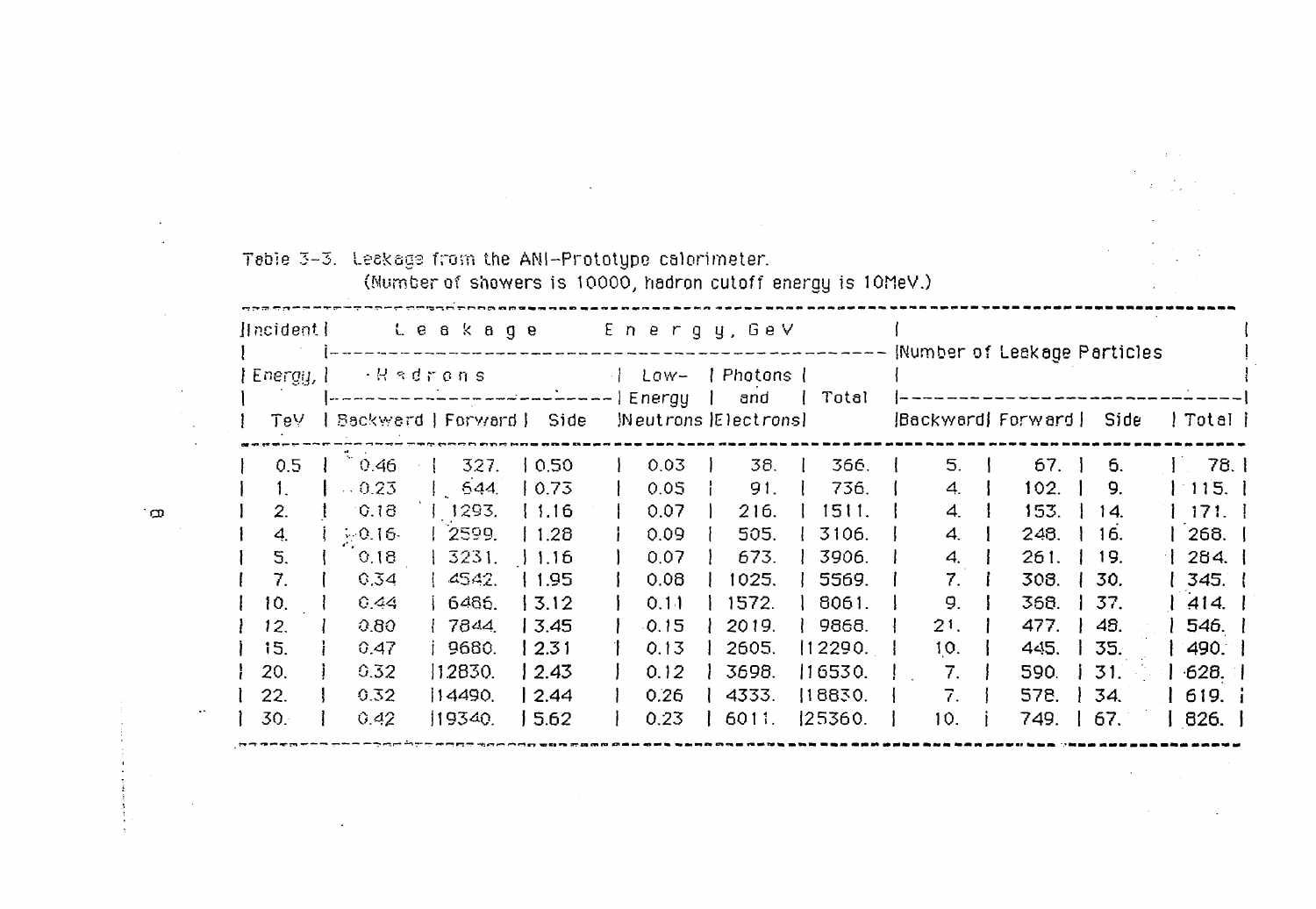

CALORIMETER

 $\mathbb{R}^2$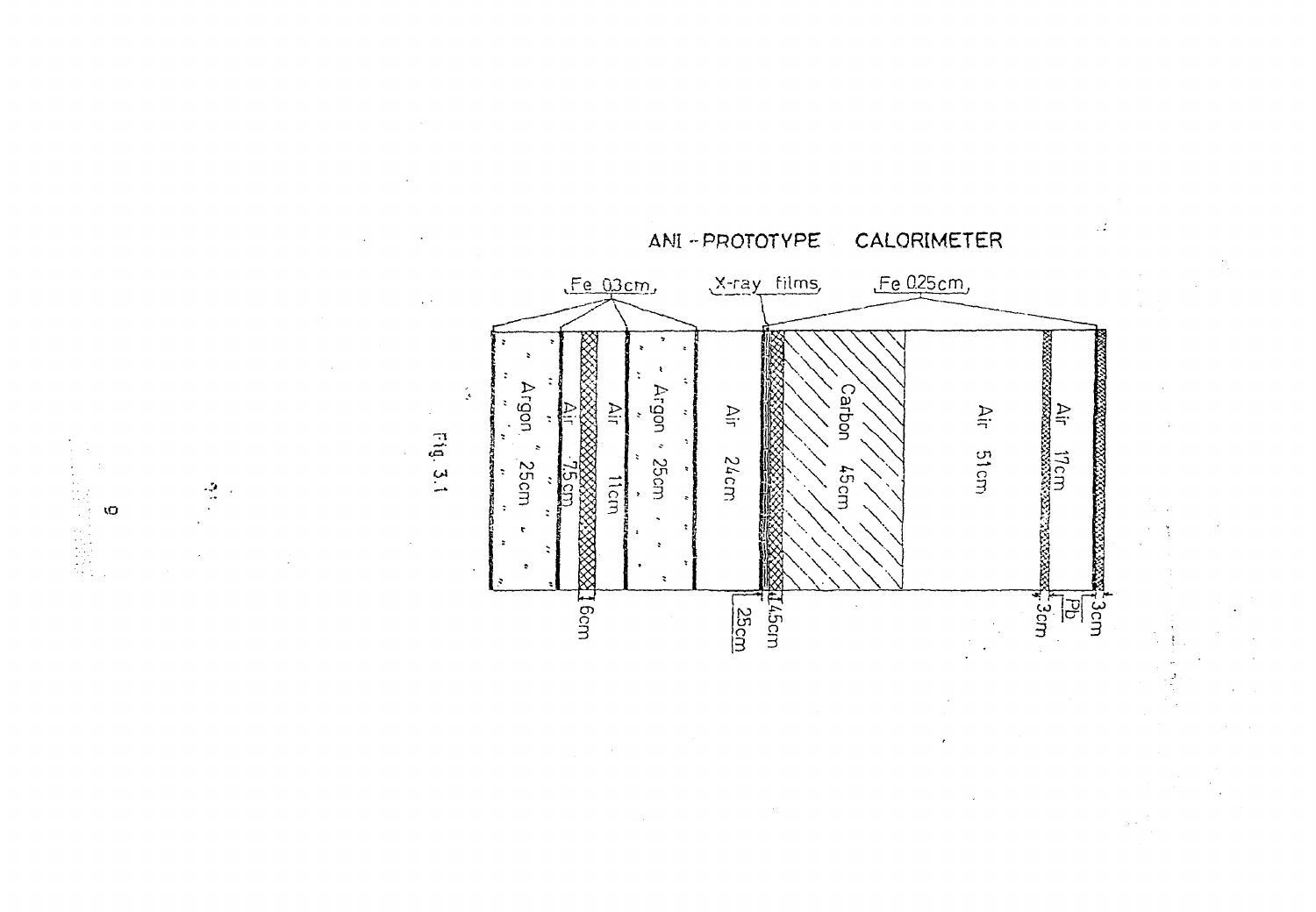



 $\cdot$  10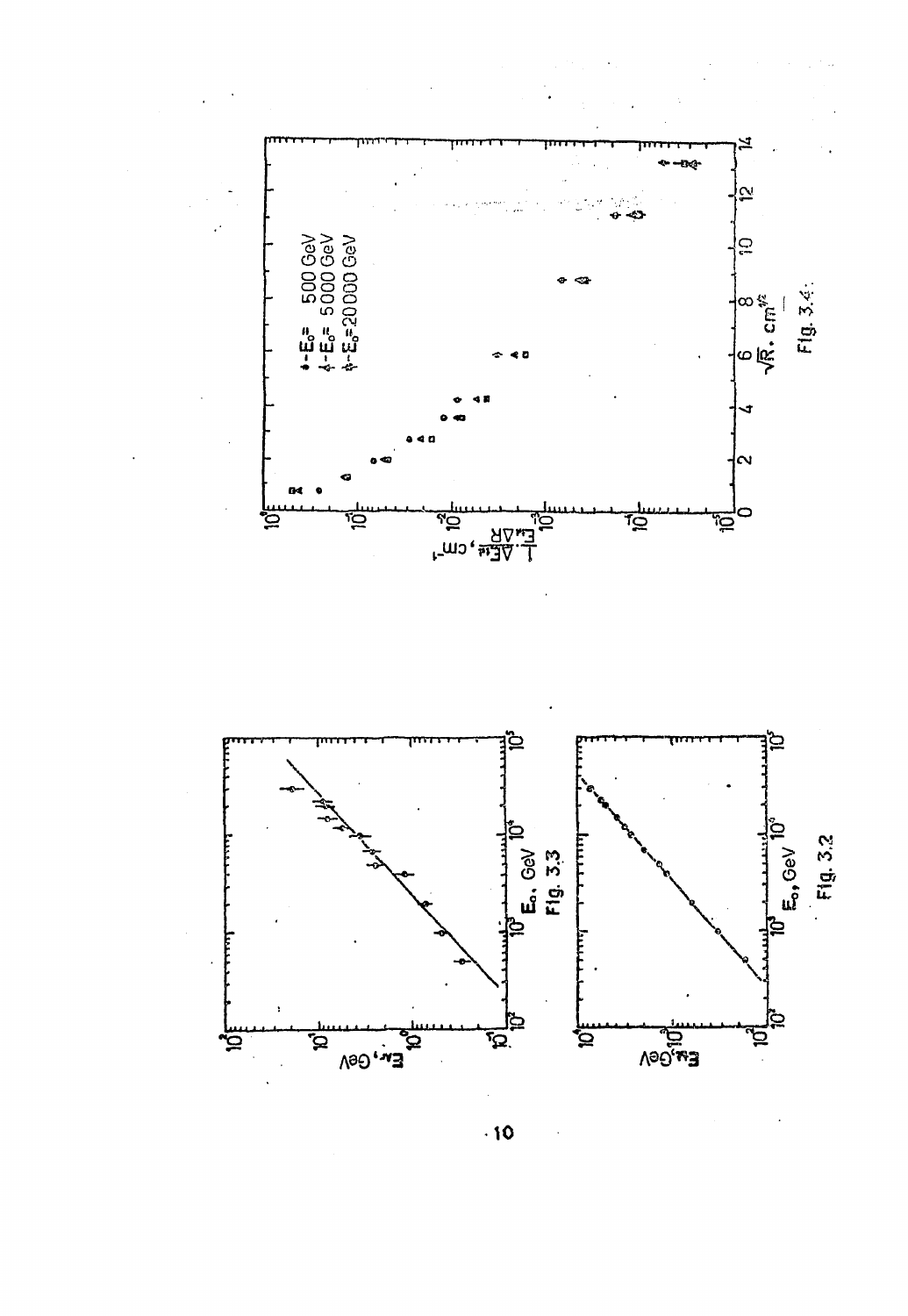





**Thermal**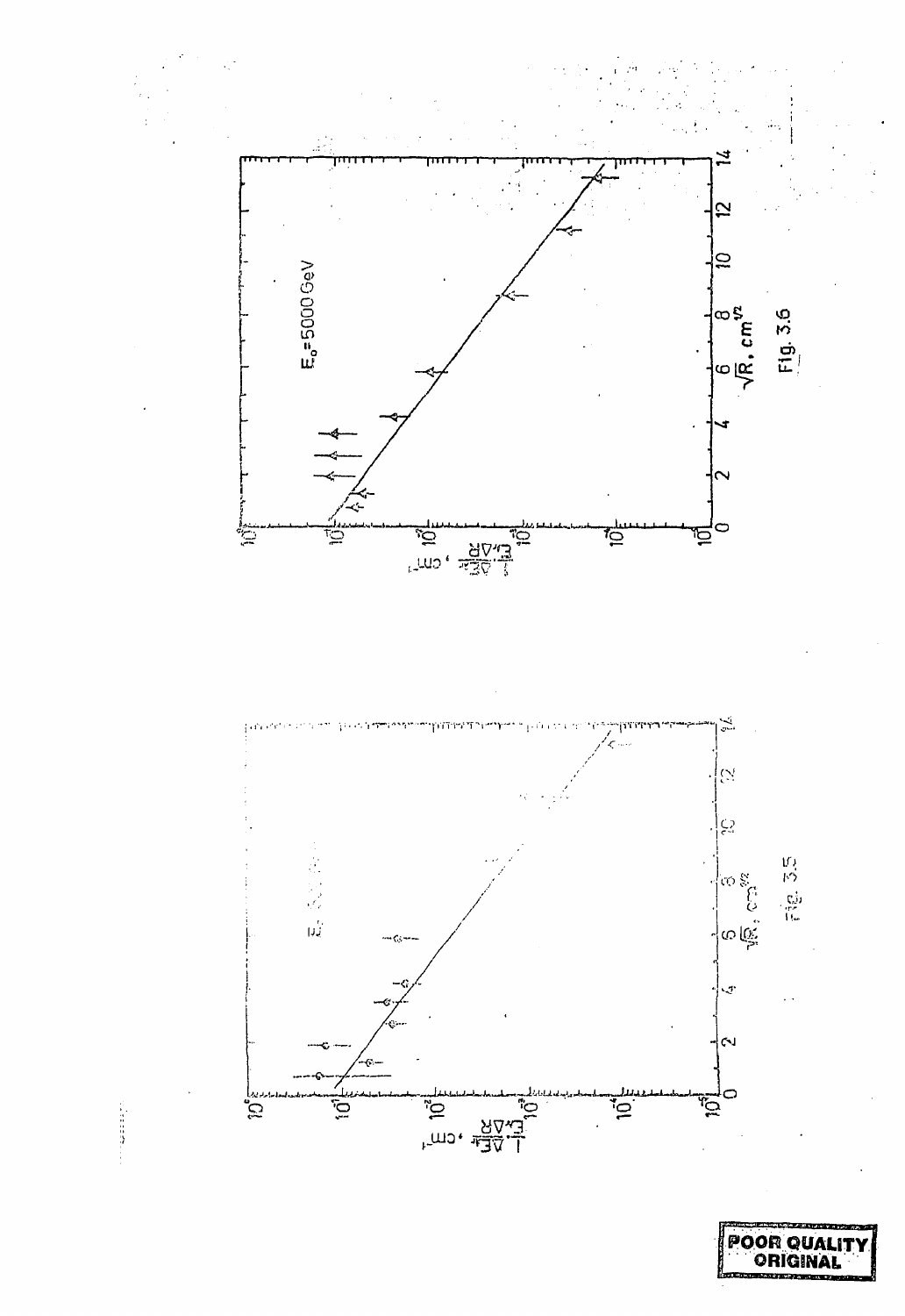



 $\overline{12}$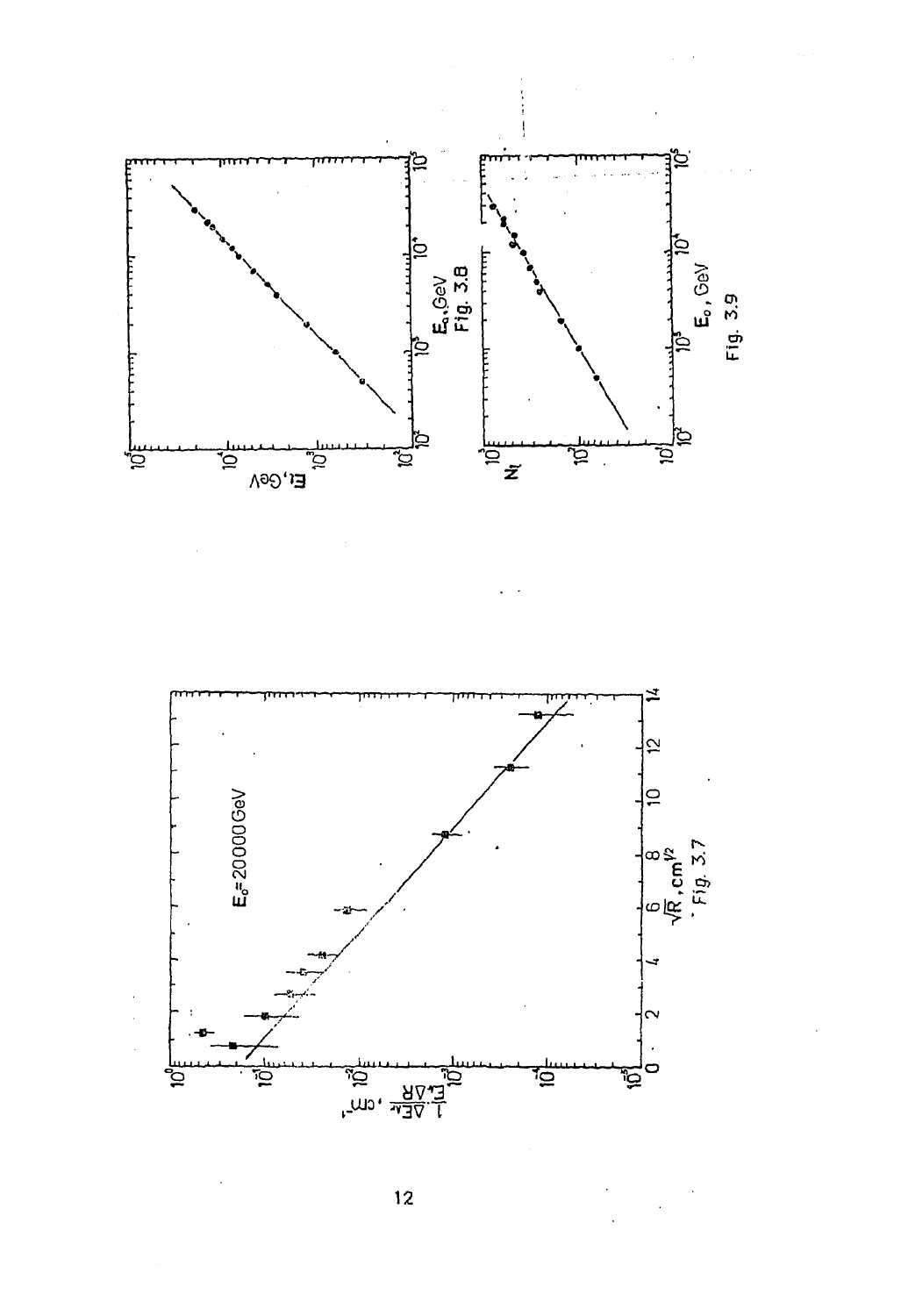# po a mondado intelam FIGURE CAPTIONS

Fig. 3.1. The layout of the ANI-Prototype calorimeter.

Fig. 3.2. Dependence of total energy deposition on primary energy.  $\infty$  – MARS 10,  $\longrightarrow$  – fit (formula (3.1)).

Fig. 3.3. Dependence of energy deposition in argon on primary energy.  $\theta$  - MARS 10,  $\longrightarrow$  - fit (formula (3.2)).

Fig. 3.4. Reduced lateral shower profiles in ANI-Prototype calorimeter. E<sub>o</sub> – is the incident energy.

Fig. 3.5. Reducec laterel shower profile in the ionizstion chambers ( in Ar) of the calorimeter for E<sub>o</sub> = 500GeV.  $\phi$  - MARS10, — — fit (formula (3.3)).

Fig. 3.6. The same as in fig. 3.5 for  $E_0 = 5000$ GeV.  $A - \text{MARS}$  10, fit.(formula (3.5)).

Fig. 3.7. The same as in  $\,$  fig. 3.5  $\,$  for E $_{\rm 0}$  = 20000GeV.  $\,$ 4 – MARS10,  $\,$  $-\frac{1}{10}$  - fit (formula (3.3)).

Fig. 3.8. Dependence of the forward leakage energy on primary energy,  $e - \text{MARS}10$ ,  $-\cdots - \text{fit}$  (formula (3.8)).

Fig. 3.9. Dependence of the number of forward leakage particles on primary energy.  $\bullet$  - MARS10,  $\leftarrow$  - fit (formula (3.9)).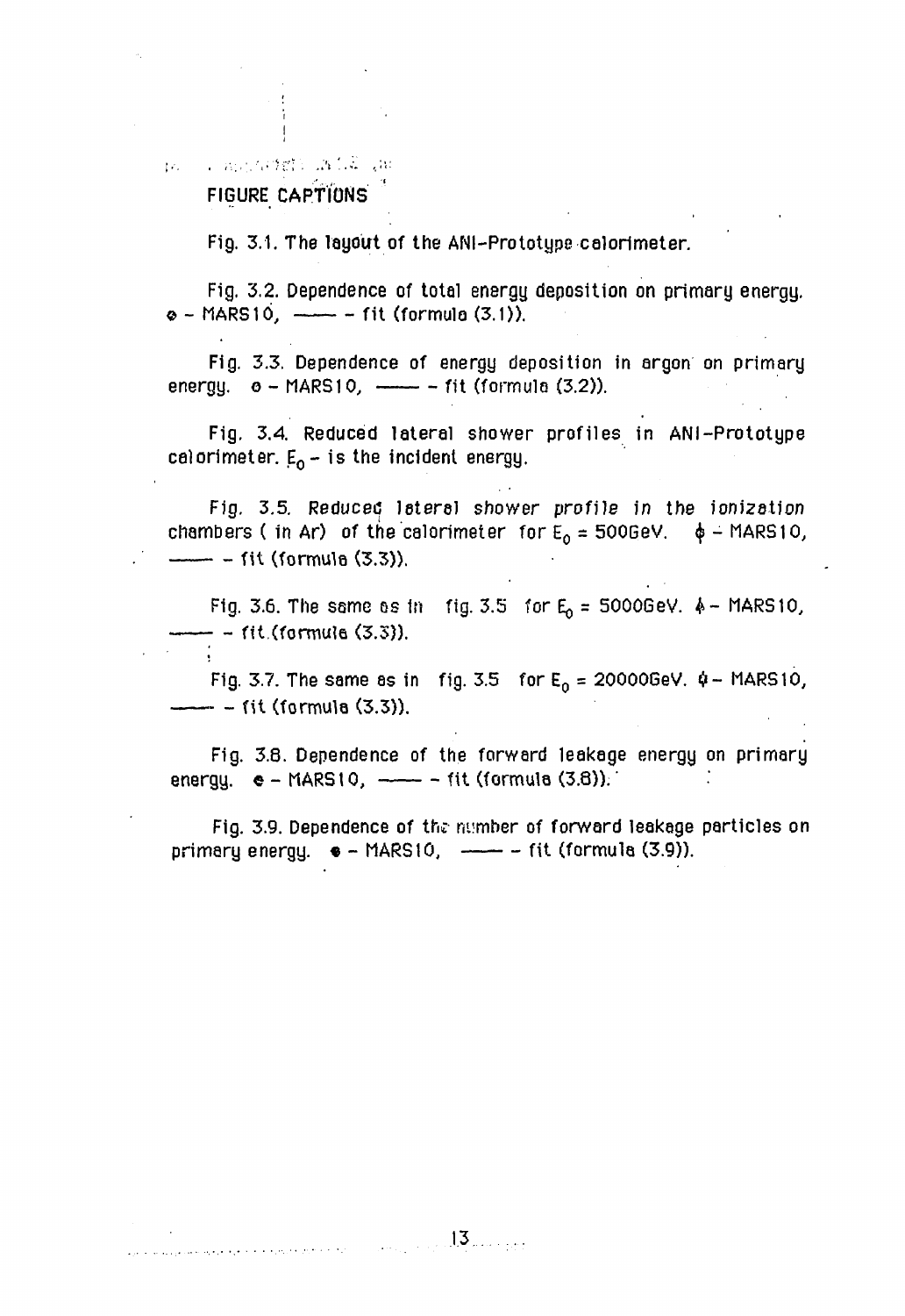(1) A. Ts. Amglunt, E. A. Mamidjanyan, S. H. Matingan et al., **Preprint YPI-358(16)-79, Yerevan, 1979 (in Russion).** • ,

[2] Verevan-Lebedev Physics Institute collaboration, Izves'tiya AN Arm. SSR, Phizika, 17 (3–4), 129–232 , Yerevan, 1982 (in Russion).

13) E. A. Mamidianuan and S. I. Nikolski, Preprint YPI-1301(67), Ysrevan, 1990 (in Ryssion).  $\sim 10^{11}$ 

[41 V. V. Avakyan et ai./VANT, Seriya: TPE, 5(31), 3 (1988) (in Russion).

15] V. V. Avakyan et ai., Proc. of the 21-st ICRC, v. 10, 162 (1990).

[61 N. V. Kabenova, V. A. Romakhin, Preprint Lebedev Phisics institute, # 6 5, Moscow, 1990 (in Russion).

[71 V. V. Avakyan, S. *А. Аггитдпуап,* G. A. Baghdasaryan, VANT, Seriya: TPE, 3(20), 69 (1984) (in Russion).

[8] G. Ds. Avakyan, K. M. Avakyan, K. 6. Sahakyan, VANT, Seriya: TPE, 4(25), 90(1985) (in Russion).

[9] G. Ds. Avakyan end К. И. Avakyan, VANT, Seriya: TPE, 5(17), 5, (1983) (in Russion).

[10] G. Ds. Avakyan, Thesis, Yerevan Physics Institute, 1990.

[113 E. V. Bazarov, S. Yu. Grigoriev, E. V. Danilova et al., VANT, Seriya: TPE, 5(31), 3 (1986) (in Russion).

[12] S. G. Saibourina, A. S. Borisqv, Z. И. Gouseva et al., Proc. of Lebedev Phisics Institute, v. 154, 3-217, Moscow, 1984 (in Russian).

I i3} Ts. A. Amatuni, E. A. Mamidjanyan and Kh. N. Senossyan, Part 4 of this work and ref.-s therein. Preprint YPI-1384(i4)-92, Yerevan,  $1992.$  $\Delta \sim 10^4$ 

114] L\<3. Melkoumyan, Thesis, Yerevan Physics Institute, 1990.

 $\mathcal{O}(2\pi)$  . The  $\mathcal{O}(2\pi)$ 

 $\label{eq:2.1} \frac{1}{\sqrt{2}}\int_{\mathbb{R}^{2}}\left|\frac{d\mathbf{x}}{d\mathbf{x}}\right|^{2}d\mathbf{x}^{2}d\mathbf{x}^{2}d\mathbf{x}^{2}d\mathbf{x}^{2}d\mathbf{x}^{2}d\mathbf{x}^{2}d\mathbf{x}^{2}d\mathbf{x}^{2}d\mathbf{x}^{2}d\mathbf{x}^{2}d\mathbf{x}^{2}d\mathbf{x}^{2}d\mathbf{x}^{2}d\mathbf{x}^{2}d\mathbf{x}^{2}d\mathbf{x}^{2}d\mathbf{x}^{2}d\mathbf{x}^{2}d\math$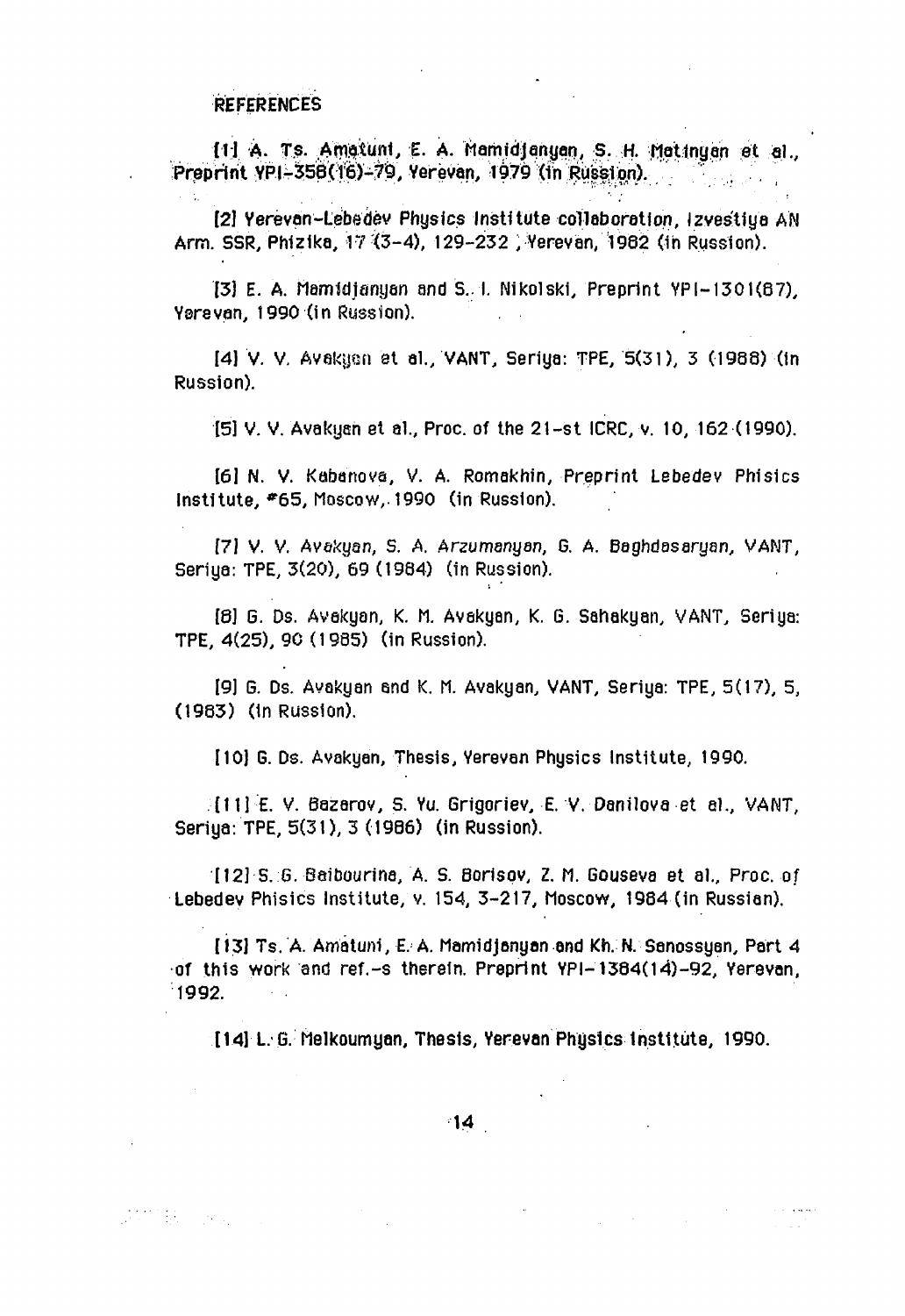**[15]** G. Ds. Avokyon, K. M. Avakyan, P. S. Mntisakanyan et ai./Proc. of **the** 1С, Praha, p. 167, 1989.  $\label{eq:2} \frac{1}{2} \int_{\mathbb{R}^3} \frac{1}{\sqrt{2}} \, \frac{1}{\sqrt{2}} \, \frac{1}{\sqrt{2}} \, \frac{1}{\sqrt{2}} \, \frac{1}{\sqrt{2}} \, \frac{1}{\sqrt{2}} \, \frac{1}{\sqrt{2}} \, \frac{1}{\sqrt{2}} \, \frac{1}{\sqrt{2}} \, \frac{1}{\sqrt{2}} \, \frac{1}{\sqrt{2}} \, \frac{1}{\sqrt{2}} \, \frac{1}{\sqrt{2}} \, \frac{1}{\sqrt{2}} \, \frac{1}{\sqrt{2}} \, \frac{1}{\sqrt{2}} \, \frac$ 

[16] A. N. Kalinovski, N. V. Mokhov and Yu. P. Nikitin, Passage of **High** Energy Particles Through Matter, Energoatomizdat, Moscow, 1985 (in Russion).

117] N. V. Mokhov and J. D. Cossairt, Fermilab Report, FN-424, 1985.

118] Ts. A. Amatunf, E. A. Mamidjanyan and Kh. N. Sanossyan, Part 1 of this work. Preprint YPI-1381(11)-92, Yerevan, 1992.

*f*

[19] CERN Program Library.

# **The** manuscript **was** received 13th Oct. **1992**

The address for requests: **Information Department** Yerevan Physics Institute Alikhanian Brothers 2, Yrevan, 375036 Armenia, USSR

# **\_Ц.А.АЛАТУШ,Э.А.ЫАкИДИАНЯН,Х.Н.САНХЯ**

МОДЕЛИРОВАНИЕ АДРОННЫХ ЛИВНЕЙ МЕТО**ДСМ** МОНТЕ-КАРЛО ЧАСТЬ 3: КАЛОРИМЕТН УСТАНОВКИ "АНИ-Макет"

(на анплийском языке)

 $\label{eq:2.1} \frac{1}{\sqrt{2}}\left(\frac{1}{\sqrt{2}}\left(\frac{1}{\sqrt{2}}\right)\left(\frac{1}{\sqrt{2}}\right)\left(\frac{1}{\sqrt{2}}\right)\right) \left(\frac{1}{\sqrt{2}}\right) \left(\frac{1}{\sqrt{2}}\right) \left(\frac{1}{\sqrt{2}}\right) \left(\frac{1}{\sqrt{2}}\right) \left(\frac{1}{\sqrt{2}}\right) \left(\frac{1}{\sqrt{2}}\right) \left(\frac{1}{\sqrt{2}}\right) \left(\frac{1}{\sqrt{2}}\right) \left(\frac{1}{\sqrt{2}}\right) \left(\frac{1}{\sqrt$ 

the community

Редактор А.С.Есин Технический редактор А.С.Абрамян

| Подписано в печать 5/XII-92г.   | $\sim$ Формат 60x84x16 |  |  |  |  |  |  |  |
|---------------------------------|------------------------|--|--|--|--|--|--|--|
| Офсетная печать. Уч.изд.л. I.O. | Тираж 100 экз. Ц. 8 р. |  |  |  |  |  |  |  |
| Зак. тип. 064                   | Индекс 3649            |  |  |  |  |  |  |  |

 $\mathcal{L}_{\mathcal{L}}$ 

**A CONTRACT A STRAIGHT OF STRAIGHT AND STRAIGHTS OF SALES AND STRAIGHTS OF STRAIGHTS OF STRAIGHTS OF STRAIGHTS** 

 $\mathcal{A}^{\mathcal{A}}$  , and the set of the set of the set of the  $\mathcal{A}^{\mathcal{A}}$ 

Отпечатано в Ереванском физическом институте Ереван-36, ул. Братьев Алиханян, 2